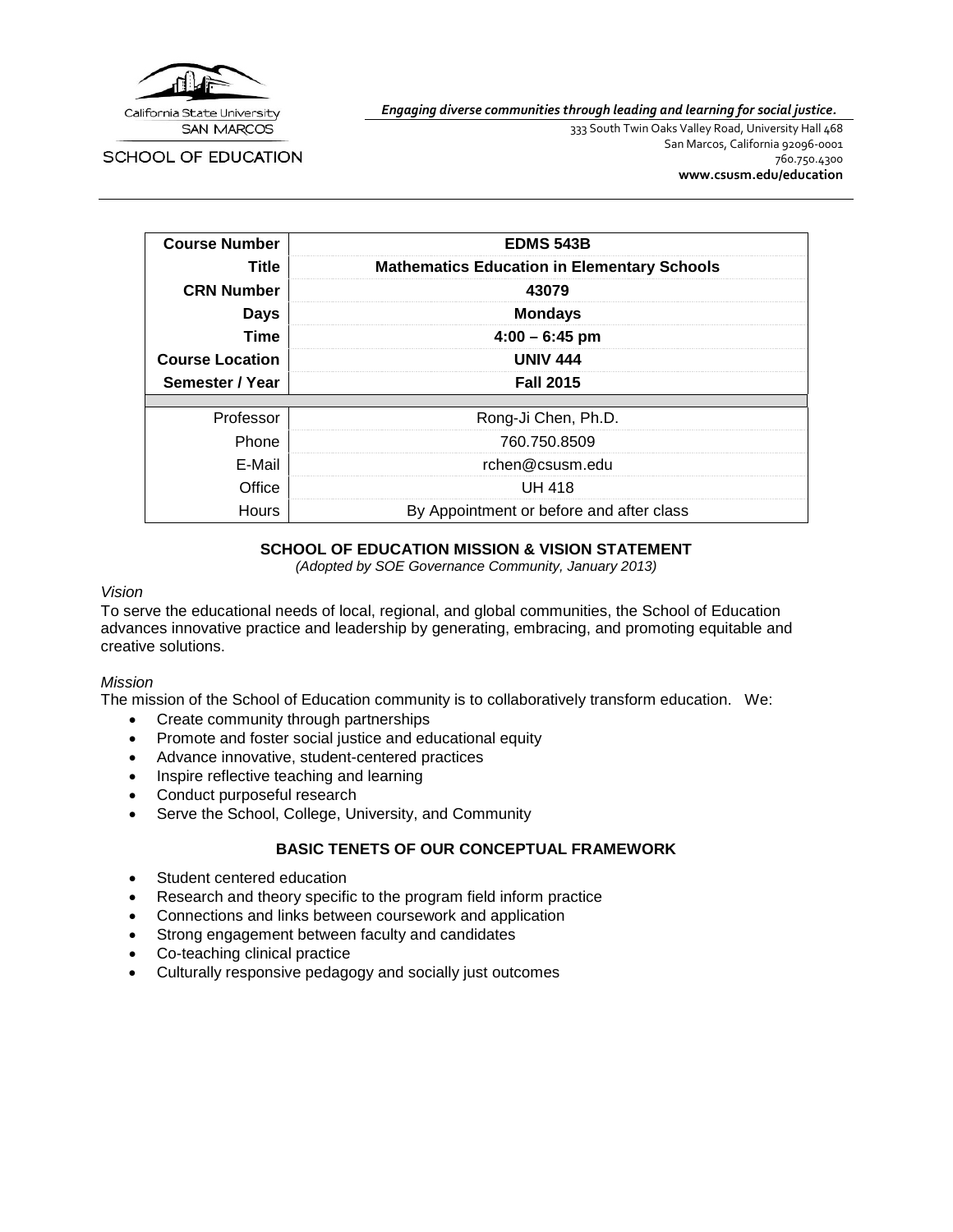## **COURSE DESCRIPTION**

Focuses on how children develop mathematical understanding; children's mathematical thinking; curriculum development; methods, materials, planning, organization, and assessment in various elementary school curricula; and curriculum integration. Methods of cross-cultural language and academic development are integrated into the course. *Enrollment restricted to students in the ICP*.

### **Course Prerequisites**

Admission to the Integrated Credential Program

### **Course Objectives**

Learning to teach mathematics well is challenging and, therefore, this course is but one stage in your process of becoming a mathematics teacher. We are expected to: (a) increase our skills of listening to students and asking questions, (b) develop an understanding of children's content specific thinking, (c) develop strategies to create a classroom environment that promotes the investigation and growth of mathematical ideas and to ensure the success of all students in multi-cultural settings, (d) deepen our understanding of the mathematics taught at the elementary school level, including such topics as place value, base systems, number theory, fractions, proportions, statistics, and algebra, (e) develop an understanding of the current issues and best practices in mathematics education, (f) develop a familiarity with the Common Core State Standards, (g) understand the nature, purposes, and application of mathematics assessment and its relationship with curriculum, teaching, and learning, and (h) learn to teach content specific concepts using effective and appropriate strategies, including the educational use of technology.

### **Credit Hour Policy Statement**

Per the University Credit Hour Policy, students are expected to spend a minimum of six hours outside of the classroom each week because this is a 3-unit course. The course has a few online sessions. The online tasks are designed to reflect an appropriate amount of time needed for the course credit.

## **REQUIRED TEXTS, MATERIALS AND ACCOUNTS**

#### **Required Texts**

- Kamii, C. (2000). *Young children reinvent arithmetic: Implications of Piaget's theory* (2nd Ed.). New York: Teachers College Press. ISBN-13: 978-0807739044.
- California Department of Education (2010). *California common core state standards for mathematics*. Sacramento, CA: Author.<http://www.cde.ca.gov/ci/cc/>(PDF, free download)
- National Council of Teachers of Mathematics (NCTM) (2014). *Principles to actions: Ensuring mathematics success for all*. Reston, VA: Author.<http://www.nctm.org/PrinciplestoActions/> (eBook/PDF \$5 or print edition \$29)
- Selected chapters in Van de Walle, J. A., Karp, K. M., & Bay-Williams, J. M. (2013). *Elementary and middle school mathematics: Teaching developmentally* (8th ed.). Boston: Allyn & Bacon.
- Several other readings are required and will be available for download.

#### **Recommended Texts**

- Burns, M. (2007). *About teaching mathematics: A K-8 resource* (3rd Ed.). Sausalito, CA: Math Solutions Publications.
- Carpenter, T. P., Fennema, E., Franke, M. L., Levi, L., & Empson, S. B. (1999). *Children's mathematics: Cognitively guided instruction*. Portsmouth, NH: Heinemann.
- Carpenter, T. P., Franke, M. L., & Levi, L. (2003). *Thinking mathematically: Integrating arithmetic & algebra in elementary school*. Portsmouth, NH: Heinemann.
- Empson, S. B., & Levi, L. (2011). *Extending children's mathematics: Fractions and decimals*. Portsmouth, NH: Heinemann.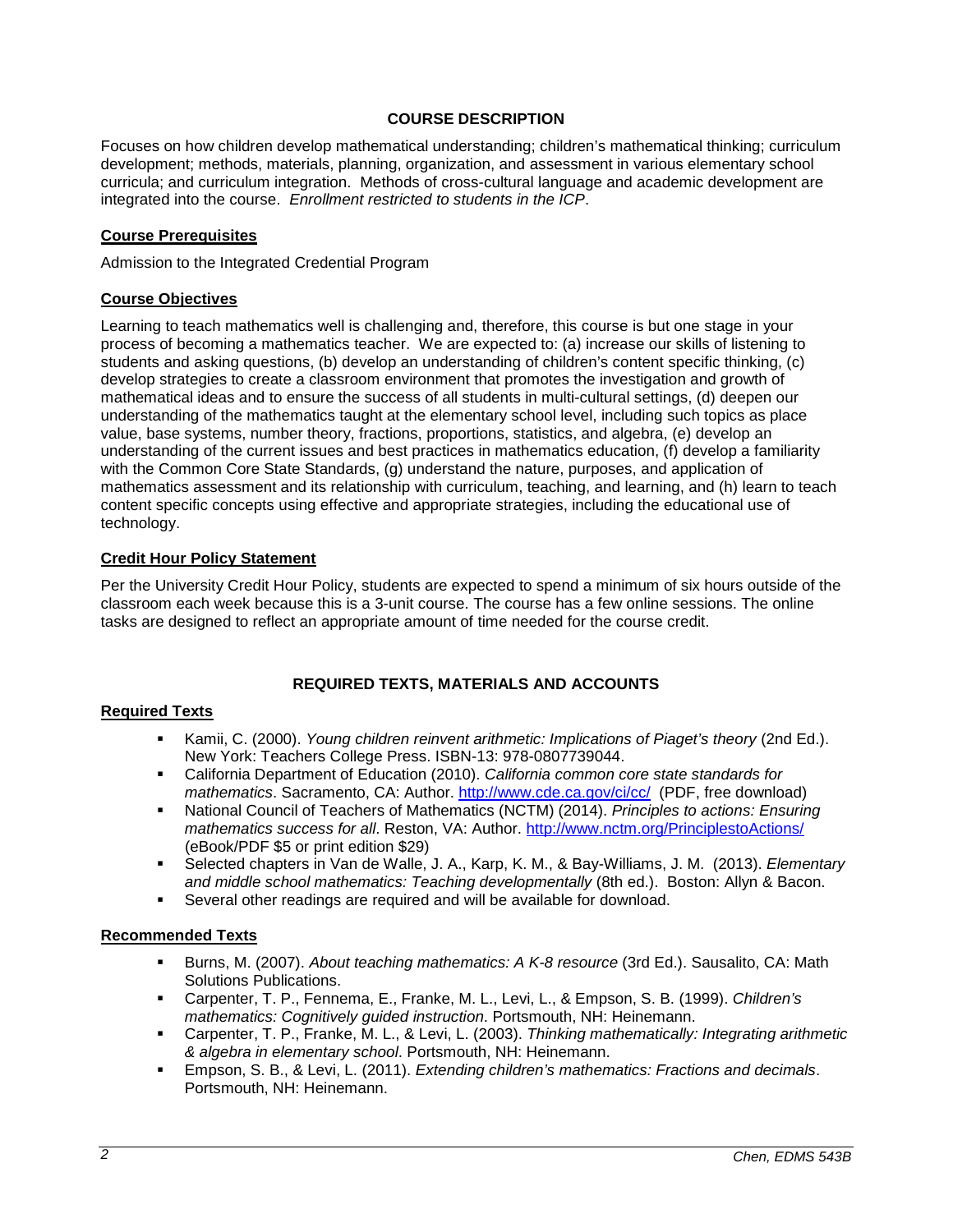- NCTM's professional journal: *Teaching Children Mathematics*, see <http://www.nctm.org/publications/toc.aspx?jrnl=tcm>
- Smith, M. S., & Stein, M. K. (2011). *Five practices for orchestrating productive mathematics discussions*. Reston, CA: National Council of Teachers of Mathematics.

## **COURSE AND PROGRAM LEARNING OUTCOMES**

Upon successful completion of this course, teacher candidates will demonstrate the course objectives listed above, plus the two focused TPEs below.

### **Teacher Performance Expectation (TPE) Competencies**

The course objectives, assignments, and assessments have been aligned with the CTC standards for Multiple Subject Credential. This course is designed to help teachers seeking a California teaching credential to develop the skills, knowledge, and attitudes necessary to assist schools and district in implementing effective programs for all students. The successful candidate will be able to merge theory and practice in order to realize a comprehensive and extensive educational program for all students. You will be required to formally address the following TPEs in this course:

- TPE 1a-Subject Specific Pedagogical Skills for MS Teaching (Mathematics)
- TPE 2-Monitoring Student Learning During Instruction

Teacher candidates will also complete other courses, clinical practice, and additional requirements for the credential program. Upon successful completion of the program, teacher candidates will demonstrate the following competencies and dispositions:

### **Authorization to Teach English Learners**

This credential program has been specifically designed to prepare teachers for the diversity of languages often encountered in California public school classrooms. The authorization to teach English learners is met through the infusion of content and experiences within the credential program, as well as additional coursework. Candidates successfully completing this program receive a credential with authorization to teach English learners. *(Approved by CCTC in SB 2042 Program Standards, August 02)*

#### **Teacher Performance Assessment**

Beginning July 1, 2008 all California credential candidates must successfully complete a state-approved Teacher Performance Assessment (TPA), as part of the credential program of preparation. During the 2015- 16 academic year the CSUSM credential programs will use either the CalTPA (California Teacher Performance Assessment) or the edTPA (Educative Teacher Performance Assessment).

Check with your program coordinator to determine which assessment is used for your credential program.

## **CalTPA**

To assist with your successful completion of the CalTPA, a series of informational seminars are offered over the course of the program. TPA related questions and logistical concerns are to be addressed during the seminars. Your attendance to TPA seminars will greatly contribute to your success on the assessment. The CalTPA Candidate Handbook, TPA seminar schedule, and other TPA support materials may be found on the SOE website: <http://www.csusm.edu/education/CalTPA/ProgramMaterialsTPA.html>

#### **edTPA**

Beginning in fall 2015, for newly entering initial candidates, the CSUSM assessment system is the edTPA. To assist with your successful completion of the edTPA, a capstone class is part of your curriculum. In this class edTPA related questions and logistical concerns are addressed. Additional support materials are available on the edTPA website:

[http://www.edtpa.com/PageView.aspx?f=GEN\\_Candidates.html](http://www.edtpa.com/PageView.aspx?f=GEN_Candidates.html)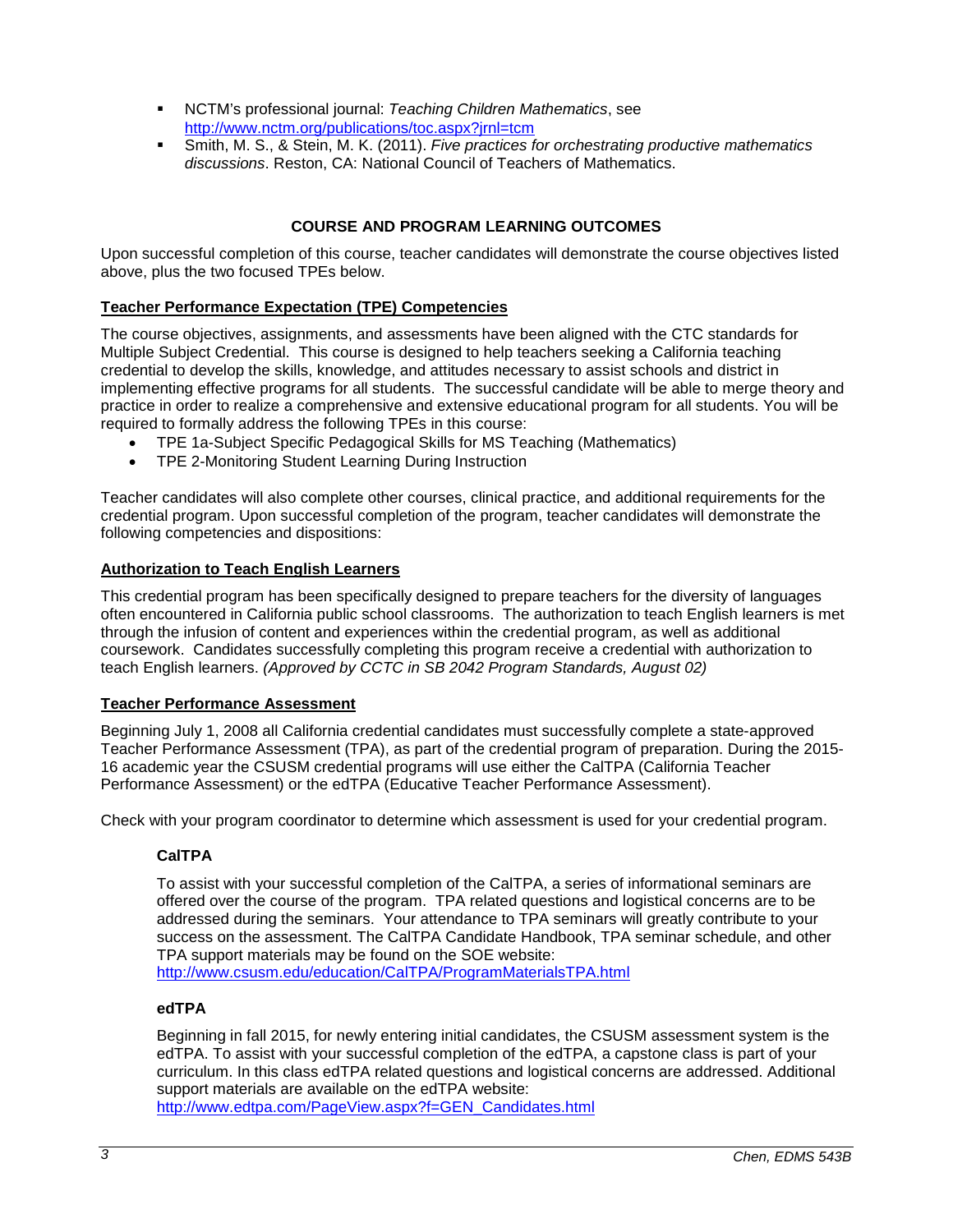Additionally, to support your success in your credential program and with TPA, SOE classes use common pedagogical language, lesson plans (lesson designs), and unit plans (unit designs).

## **Assessment of Professional Dispositions**

Assessing a candidate's dispositions within a professional preparation program is recognition that teaching and working with learners of all ages requires not only specific content knowledge and pedagogical skills, but positive attitudes about multiple dimensions of the profession. The School of Education has identified six dispositions – social justice and equity, collaboration, critical thinking, professional ethics, reflective teaching and learning, and life-long learning—and developed an assessment rubric. For each dispositional element, there are three levels of performance - *unacceptable*, *initial target*, and *advanced target*. The description and rubric for the three levels of performance offer measurable behaviors and examples.

The assessment is designed to provide candidates with ongoing feedback for their growth in professional dispositions and includes a self-assessment by the candidate. The dispositions and rubric are presented, explained and assessed in one or more designated courses in each program as well as in clinical practice. Based upon assessment feedback candidates will compose a reflection that becomes part of the candidate's Teaching Performance Expectation portfolio. Candidates are expected to meet the level of *initial target* during the program.

## **GENERAL CONSIDERATIONS**

### **School of Education Attendance Policy**

Due to the dynamic and interactive nature of courses in the School of Education, all candidates are expected to attend all classes and participate actively. At a minimum, candidates must attend more than 80% of class time, or s/he may not receive a passing grade for the course at the discretion of the instructor. Individual instructors may adopt more stringent attendance requirements. Should the candidate have extenuating circumstances, s/he should contact the instructor as soon as possible. *(Adopted by the COE Governance Community, December, 1997).*

**This course:** Teacher education is a professional preparation program. Therefore, candidates missing more than one class session cannot earn an A or A-. Candidates missing more than two class sessions cannot earn a B or B+. Candidates missing more than three classes cannot earn a C+. Arriving late or leaving early by more than 20 minutes counts as an absence. Notifying the instructor does not constitute an excuse. All assignments must be turned in on due date even in case of an absence.

#### **Students with Disabilities Requiring Reasonable Accommodations**

Students with disabilities who require reasonable accommodations must be approved for services by providing appropriate and recent documentation to the Office of Disabled Student Services (DSS). This office is located in Craven Hall 4300, and can be contacted by phone at (760) 750-4905, or TTY (760) 750- 4909. Students authorized by DSS to receive reasonable accommodations should meet with their instructor during office hours or, in order to ensure confidentiality, in a more private setting.

#### **All University Writing Requirement**

The CSUSM writing requirement of 2500 words is met through the completion of course assignments. Therefore, all writing will be looked at for content, organization, grammar, spelling, and format. For this class please use APA Manual, 6th edition (see a guide at [http://owl.english.purdue.edu/owl/section/2/10/\)](http://owl.english.purdue.edu/owl/section/2/10/).

## **CSUSM Academic Honesty Policy**

Students will be expected to adhere to standards of academic honesty and integrity, as outlined in the Student Academic Honesty Policy. All assignments must be original work, clear and error-free. All ideas/material that are borrowed from other sources must have appropriate references to the original sources. Any quoted material should give credit to the source and be punctuated accordingly.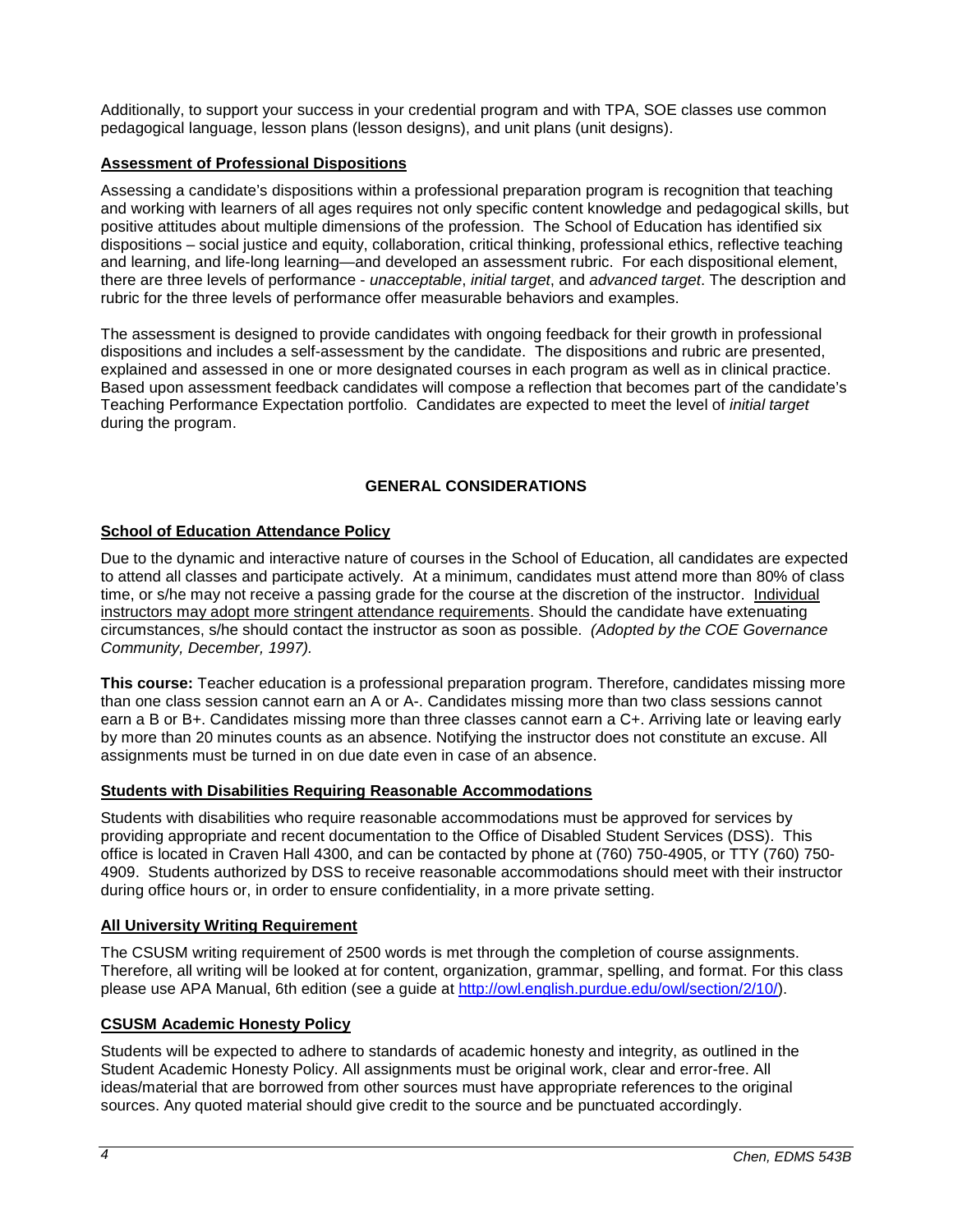Academic Honesty and Integrity: Students are responsible for honest completion and representation of their work. Your course catalog details the ethical standards and penalties for infractions. There will be zero tolerance for infractions. If you believe there has been an infraction by someone in the class, please bring it to the instructor's attention. The instructor reserves the right to discipline any student for academic dishonesty, in accordance with the general rules and regulations of the university. Disciplinary action may include the lowering of grades and/or the assignment of a failing grade for an exam, assignment, or the class as a whole.

Incidents of Academic Dishonesty will be reported to the Dean of Students. Sanctions at the University level may include suspension or expulsion from the University.

Refer to the full Academic Honesty Policy at:

[http://www.csusm.edu/policies/active/documents/Academic\\_Honesty\\_Policy.html](http://www.csusm.edu/policies/active/documents/Academic_Honesty_Policy.html)

## **Plagiarism**

As an educator, it is expected that each candidate will do his/her own work, and contribute equally to group projects and processes. Plagiarism or cheating is unacceptable under any circumstances. If you are in doubt about whether your work is paraphrased or plagiarized see the Plagiarism Prevention for Students website [http://library.csusm.edu/plagiarism/index.html.](http://library.csusm.edu/plagiarism/index.html) If there are questions about academic honesty, please consult the University catalog.

### **Necessary Technical Competency Required of Students**

This course has a few online sessions. To successfully complete online activities, you need to use Cougar Courses (download course documents, watch presentations and videos, upload your assignments, post discussion responses and reply to peers' posts, join online chats, etc.). You need to use e-mail effectively and know how to attach files. It is best that you know how to make minor configuration changes in a Web browser (change font sizes, open and close tabs, allow or disable pop-ups and plug-ins, enable Cookies and JavaScript, etc.). In addition, you are expected to use office applications (such as a word processor, a presentation tool, a spreadsheet tool, an image viewer, a PDF reader, etc.), engage in collaboration and file sharing (such as Dropbox and/or Google Drive & Apps), and apply Web literacy skills (conduct an effective search with a search engine, evaluate trustworthiness of web content, understand copyrights). Lastly, you may need to troubleshoot basic hardware and software problems.

## **Contact Information for Technical Support Assistance**

If you need any technical support, contact IITS Student Help Desk: [http://www.csusm.edu/sth/.](http://www.csusm.edu/sth/)

## **Use of Technology**

Candidates are expected to demonstrate competency in the use of various forms of technology (i.e. word processing, electronic mail, Moodle, use of the Internet, and/or multimedia presentations). Specific requirements for course assignments with regard to technology are at the discretion of the instructor. Keep a digital copy of all assignments for use in your teaching portfolio. All assignments will be submitted online, and some will be submitted in hard copy as well. Details will be given in class.

## **Electronic Communication Protocol**

Electronic correspondence is a part of your professional interactions. If you need to contact the instructor, email is often the easiest way to do so. It is my intention to respond to all received e-mails in a timely manner. Please be reminded that e-mail and on-line discussions are a very specific form of communication, with their own nuances and etiquette. For instance, electronic messages sent in all upper case (or lower case) letters, major typos, or slang, often communicate more than the sender originally intended. With that said, please be mindful of all e-mail and on-line discussion messages you send to your colleagues, to faculty members in the School of Education, or to persons within the greater educational community. All electronic messages should be crafted with professionalism and care.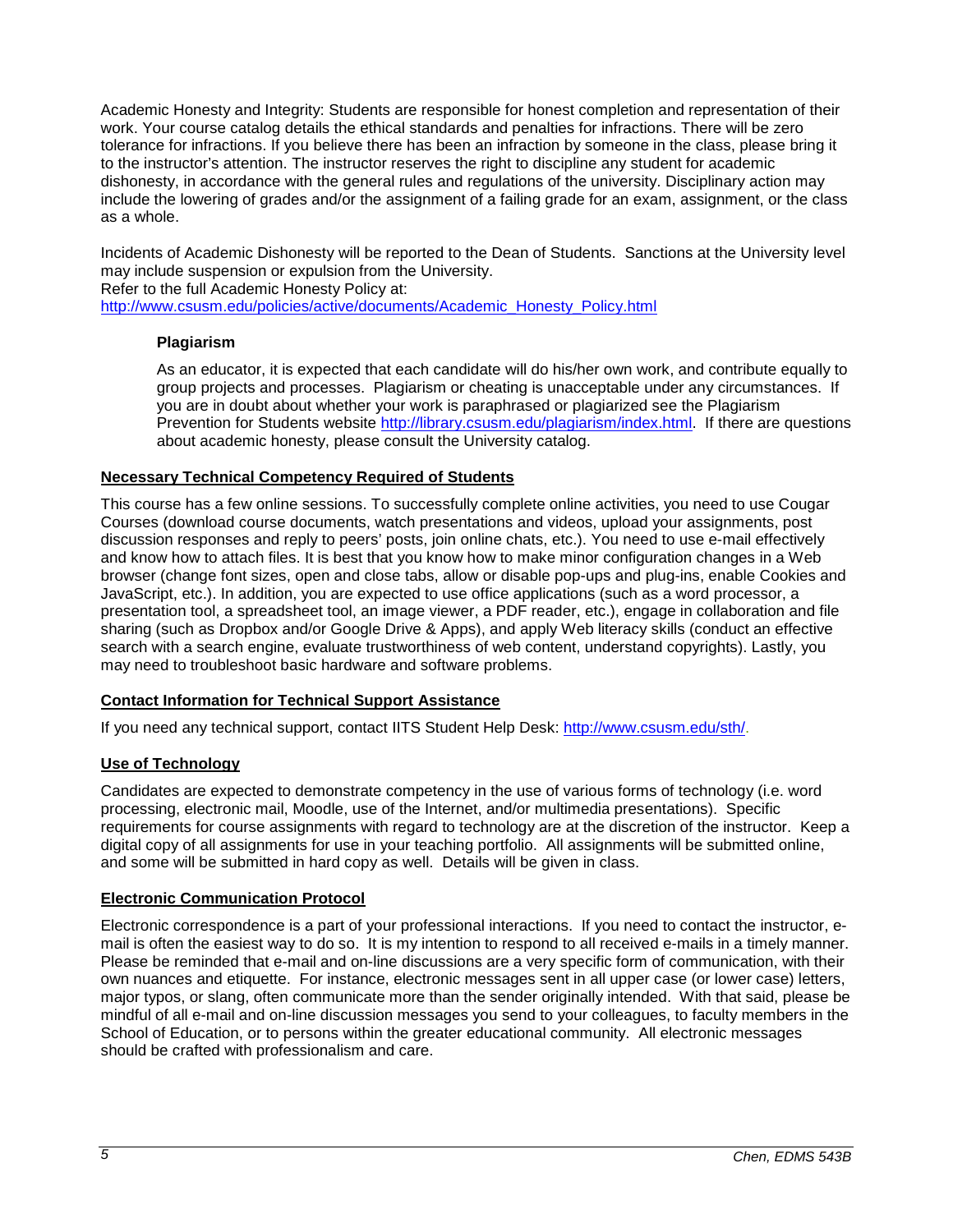Things to consider:

- Would I say in person what this electronic message specifically says?
- How could this message be misconstrued?
- Does this message represent my highest self?
- Am I sending this electronic message to avoid a face-to-face conversation?

In addition, if there is ever a concern with an electronic message sent to you, please talk with the author in person in order to correct any confusion.

## **COURSE REQUIREMENTS**

Teaching and learning require engaged and reflective participants. It is essential that you prepare carefully for class, be ready to discuss readings and assignments thoughtfully, and actively participate in all class activities. Here is a list of the assignments and requirements, followed by descriptions of each of them:

| <b>Assignment</b>                       | <b>Points</b> | <b>Due Date</b> |
|-----------------------------------------|---------------|-----------------|
| Mathematics autobiography               |               | 9/14            |
| <b>Reflections</b>                      | 20            | ongoing         |
| Unpacking standards                     | 5             | 10/10           |
| Clinical student interviews             | 20            | 10/19 & 12/7    |
| Lesson design                           | 20            | draft 10/26,    |
|                                         |               | revision 11/9   |
| Mathematics learning activity           | 10            | varies          |
| Online modules                          | 15            | varies          |
| Professional dispositions/participation | 10            | ongoing         |

### **Assignments**

*Mathematics Autobiography*—This assignment will not be graded but will count as part of your participation grade. This assignment has three components:

- (a) Make a drawing of what comes to mind when you think about mathematics (i.e., what mathematics is to you?). Provide a brief explanation of your drawing.
- (b) Define a mathematician. Write a one-paragraph definition. USE YOUR OWN WORDS AND DEFINITION. Do not use a dictionary or the Internet.
- (c) Write a 2-to-3-page reflection (double-spaced) on your experience in math. How would you describe your relationship to math? What is math to you? How did you feel when you did mathematics? Discuss your feelings about math and your perception of yourself as a math learner. Did you feel you were an active participant in your math classes, or you felt that you were mostly an outsider? Did you see personal meanings/purposes in math or just to get a grade and move on? If there has been a change in your view of math, please describe your old and new perspectives.

*Reflections*—Each week you will reflect on the readings, observations, or our class activities. You will submit a reflection *during class*. The focus will be on how you make sense of the information rather than a summary. The purpose of the reflections is to prepare you for class discussion and to reflect on your own experiences, beliefs, and theories about mathematics education. There will be time for discussion of the readings so it is imperative that you do the readings each week. The way in which you are asked to reflect may change week to week.

*Unpacking Standards*—You will work with peers and unpack selected California *Common Core State Standards for Mathematics* (CCSS-M). You will explore how the math concepts and skills progress through grade levels in a domain. You will also identify an example (activity, task, problem, or scenario) that addresses particular standards and explain how the example addresses some of the eight standards for mathematical practice.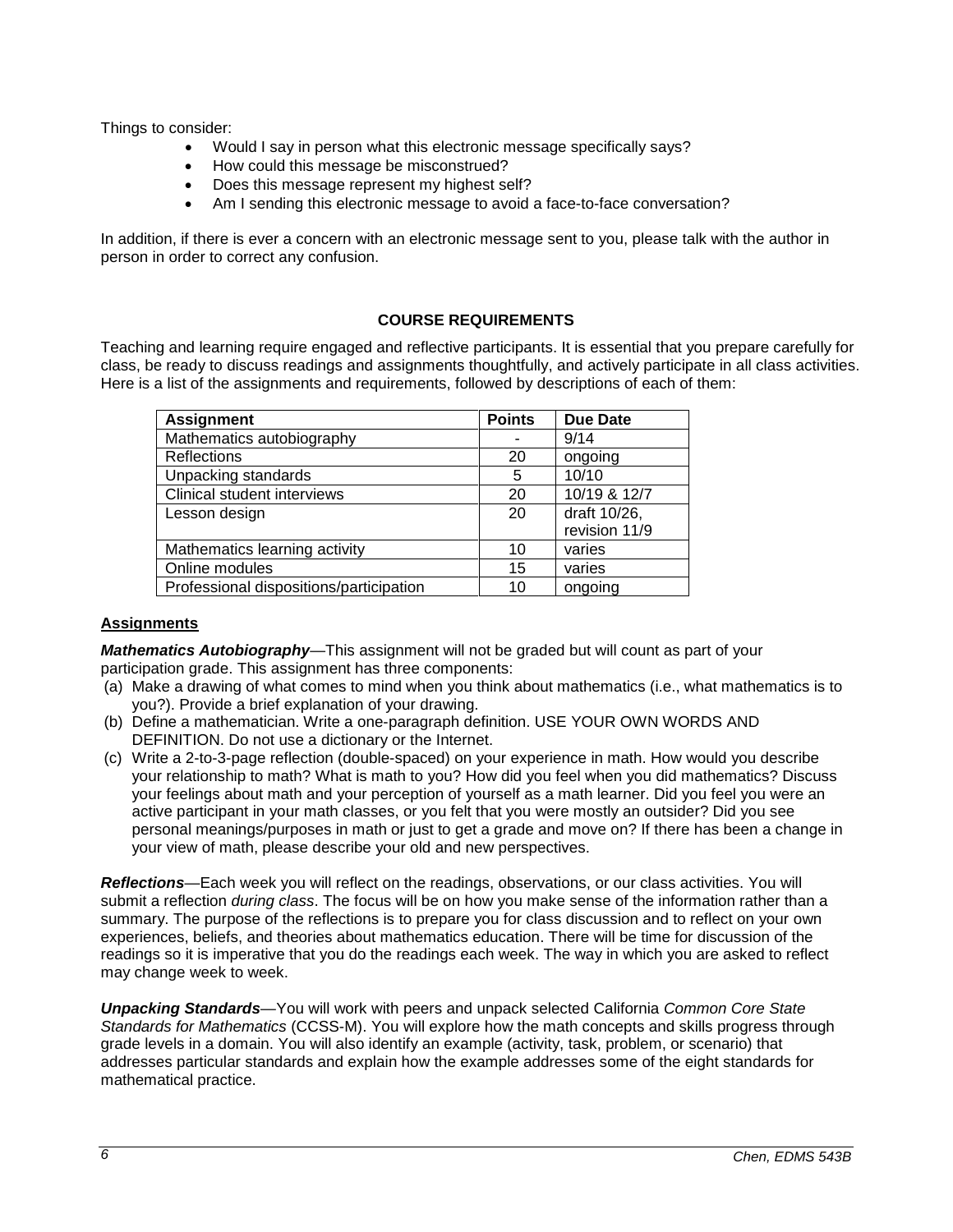*Clinical Student Interviews* – The purpose is to gain insight into students' mathematical thinking and understanding, to learn how to effectively pose questions and interpret the meaning of students' responses, and to provide you with an opportunity to interact with students. You will conduct two clinical interviews. In each interview, you will assess a student's understanding of mathematics and problem solving skills. Interview protocols with sample problems are provided, but you are encouraged to use your own invention with instructor approval. You will pose mathematical problems/tasks for the student to solve. You will ask the student to explain his or her thinking, so you may gain insight into his or her mathematical understanding and strategies. For each interview, you need to submit a 2-to-3-page reflective report. Please also include the student's written work (if available). In addition, you may need to share/present your interview findings in class. See the Student Interview Guidelines and a sample interview report on Cougar Courses.

*Lesson Design*—You will design a *problem-based* math lesson. The lesson needs to focus on *student thinking* and *interaction* (Kamii, 2000). It needs to be aligned with Van de Walle's "teaching through problem solving" framework and requires a higher-level cognitive demand. You are strongly encouraged but not required to (1) implement the lesson in your practicum/clinical teaching classroom; (2) videotape the lesson implementation as it is a powerful means for an in-depth analysis of the effectiveness of the lesson and student learning.

*Mathematics Learning Activity (MLA)*. The purpose of this assignment is to provide you with opportunities to (1) experience teaching a math activity in a small group setting, (2) reflect on student learning, (3) set up learning centers in a classroom and rotate students through various activities.

We will get into MLA teams. Each team will select a math topic in K-8 curriculum, and each team member will be responsible for conducting an activity within the team's topic (e.g., number sense, algebraic thinking, geometry). That is, each member will teach the math concepts/skills in the activity to your peers that are not on the team in a learning center type format. For example, if your team has 5 members, there will be 5 math activities. Your team will set up 5 learning centers in our class. Each of you will conduct your activity at a learning center. The rest of the class will form into 5 groups, and they will rotate through the 5 learning centers/activities. It means that you have the opportunity to do your activity 5 times, and chances are you will modify the activity to meet the participants' needs. See the course schedule for presentation dates.

Suggested math learning activities will be provided in class and/or on Cougar Courses. You may choose an activity from the course texts or other resources, but you will need to communicate with the instructor before you implement your MLA. You are welcome to design your own activity. Choose/design an activity that helps the class understand the "big ideas" in math education and that demonstrates various instructional strategies. Your goal is to engage your peer teacher candidates in advancing their understanding of the key ideas, frameworks, effective teaching strategies, and so on. At any rate, your activity should be planned and/or adapted to show evidence of higher-order thinking (no bingo games!). Each individual activity should take about 10 minutes. Therefore, if the activity as the way it is described is too short or too long, you need to adapt it to fit the time frame.

After you have conducted your MLA, you need to submit a reflection.

**Online Modules**—There will be a few online sessions. You need to complete a learning module for each online session. The modules will be posted on Cougar Courses.

*Professional Dispositions & Participation*—You are expected to actively participate in in-class and online discussions, group work, presentations, and hands-on activities throughout the course. A positive professional disposition includes a willingness to consider and discuss new ideas objectively, curiosity, perseverance, and seriousness about improving one's self as a teacher. It can also include a sense of humor and social intelligence (e.g., the tact and ability to make others feel comfortable and to contribute).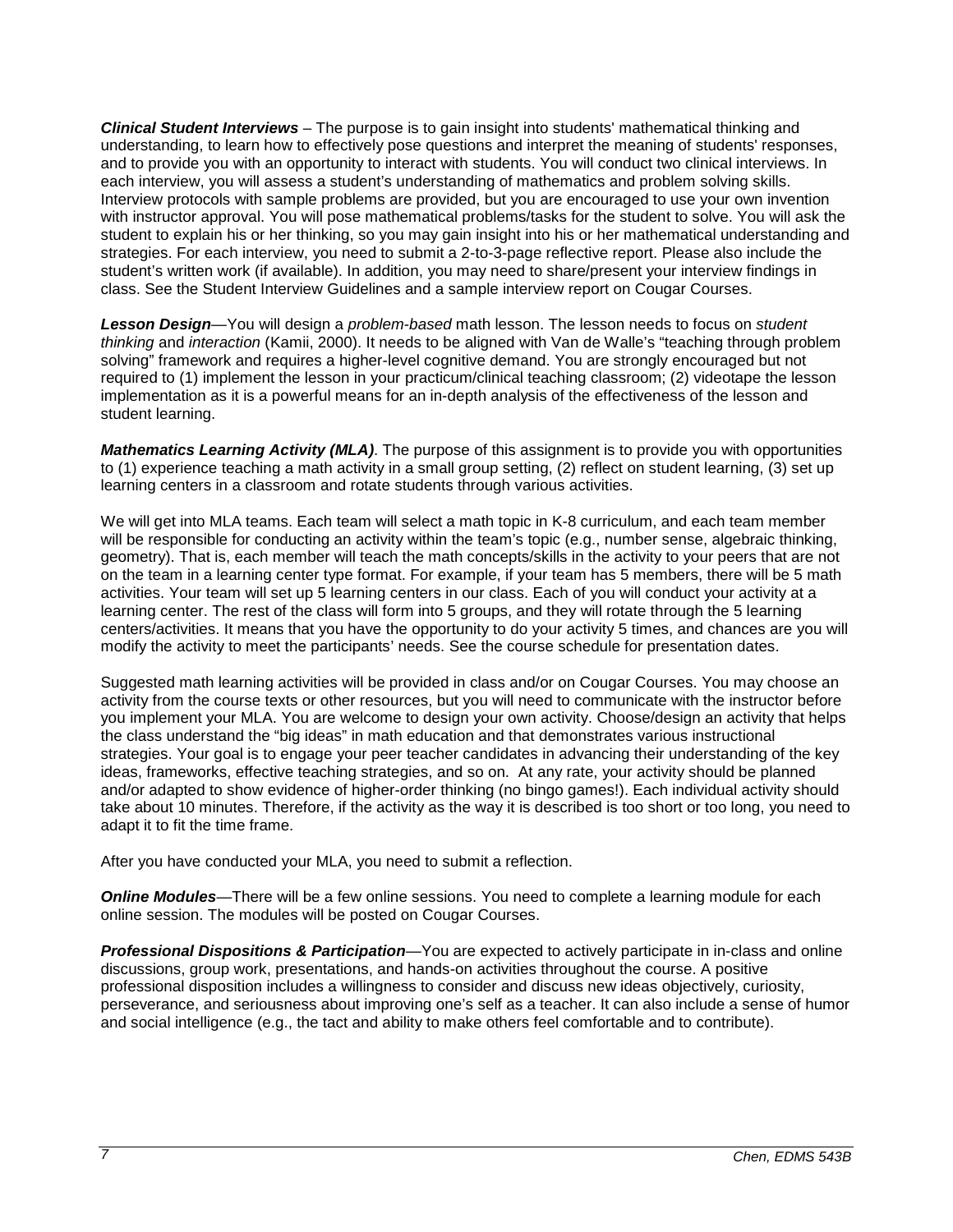## **Assignment Policy**

All assignments, requirements, due dates, and scoring rubrics will be available through Cougar Courses. You are responsible to track your grades and progress in the course. In order to successfully complete this course, all assignments must be completed at an acceptable level noted on assignment directions and rubrics. Each written assignment is expected to have a clear organizational presentation and be free of grammar, punctuation, or spelling errors. There will be a reduction in points for the above-mentioned errors. All assignments are due by 11 p.m. on the due date, unless specified otherwise. Reading reflections are typically due in class.

### **Late Assignment Policy**

10% deduction for being one day late, 20% deduction two days late, 30% deduction three days late, and so on. After a week, no assignments will be accepted. If extraordinary circumstances occur, please contact the instructor BEFORE the deadline.

### **Grading Standards**

Final grades are calculated on the standard of:

| A: 93% - 100%     | A-: 90% - 92% | B+: 87% - 89% | B: 83% - 86%  |
|-------------------|---------------|---------------|---------------|
| $B - 80\% - 82\%$ | C+: 77% - 79% | C: 73% - 76%  | C-: 70% - 72% |
| $D: 60\% - 69\%$  | F: below 60   |               |               |

Failure to complete this course with a grade of C+ or higher will prohibit a teacher candidate from continuing the teaching credential program.